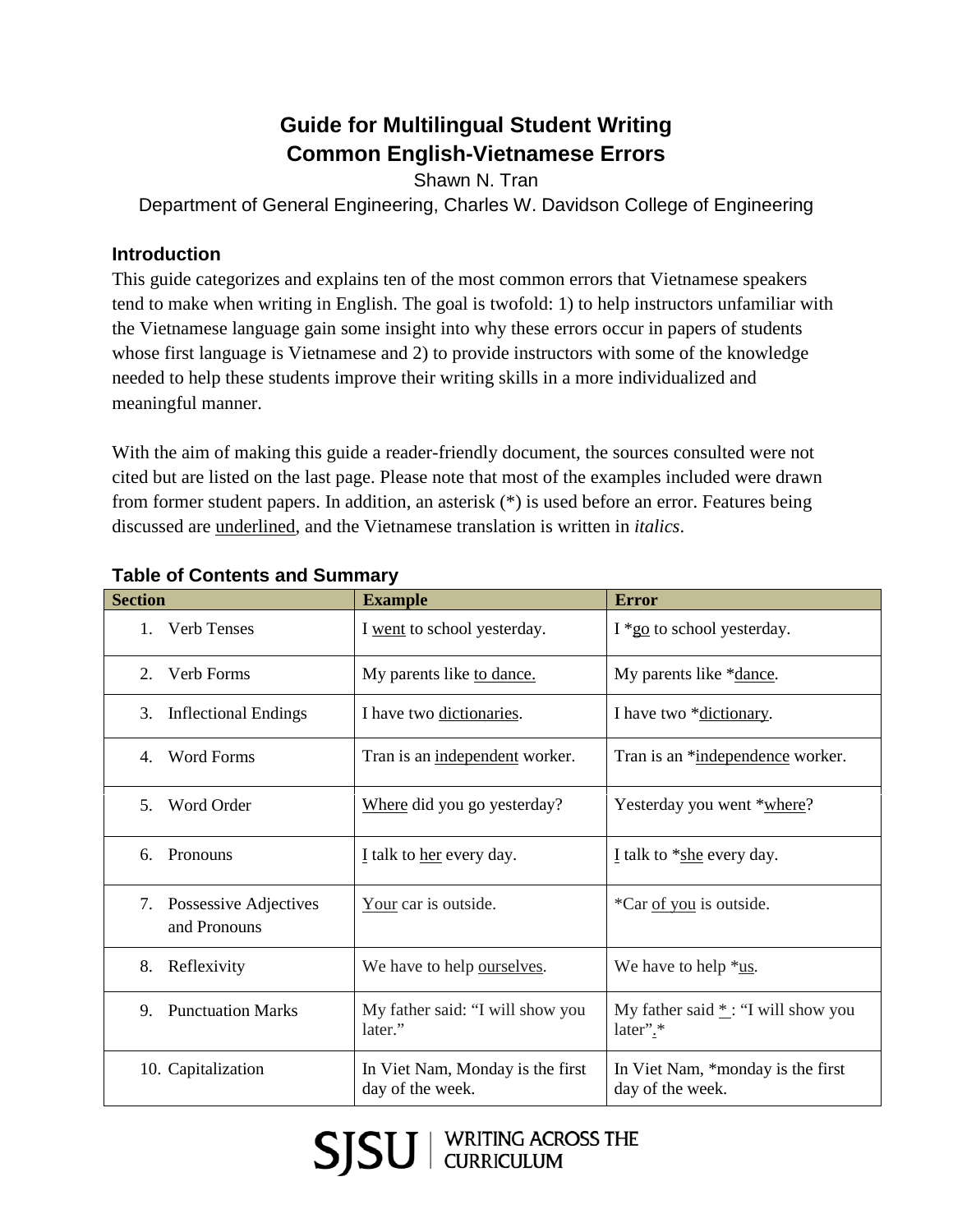## **1. Verb Tenses**

| <b>Type</b>        | <b>Example</b>              | <b>Error</b>                                  |
|--------------------|-----------------------------|-----------------------------------------------|
| <b>Verb Tenses</b> | I went to school yesterday. | $\frac{1 \times 10}{20}$ to school yesterday. |

1.1. Vietnamese speakers tend to have difficulty with the use of verb tenses in English because tenses are not marked explicitly in their language, in both written and spoken forms. Speakers rely on contextual clues, such as time expressions (e.g., yesterday, today, tomorrow, next month) to determine the time in which actions take place. Vietnamese English learners tend to transfer this feature into English, resulting in the absence of correct verb tenses as in the following examples.

| Example:<br>Error: | I went to school yesterday.<br>I *go to school yesterday.<br>(Hôm qua tôi đi học.)                 |
|--------------------|----------------------------------------------------------------------------------------------------|
| Example:<br>Error: | I am going to school right now.<br>$I *$ go to school right now.<br>$(Ba\hat{v})$ giờ tôi đi học.) |
| Example:<br>Error: | I will go to school tomorrow.<br>$I * go$ to school tomorrow.                                      |

Note: In general, time expressions (yesterday, today, tomorrow) are used at the beginning of sentences; however, they are placed at the end when answering the question "when."

Example: I have been going to school since last month. Error:  $I * go$  to school  $* from last month.$ *(Tôi đi học từ tháng trước.)*

(*Ngày mai tôi đi học.*)

1.2. However, when an emphasis on the time of action is needed, a tense marker is used (in front of the main verb). English speakers use 'do' in the simple present tense or 'did' in the simple past tense, e.g., I did go to school yesterday. Among the three principal tense markers *đã* (already), *đang* (in the process of), and *sẽ* (will), only *sẽ* functions as an auxiliary while *đã* and *đang* are adverbs.

| Example: | I <i>did</i> go to school yesterday.       |
|----------|--------------------------------------------|
| Error:   | I * <i>already</i> go to school yesterday. |
|          | (Hôm qua tôi đã đi học.)                   |

SJSU | WRITING ACROSS THE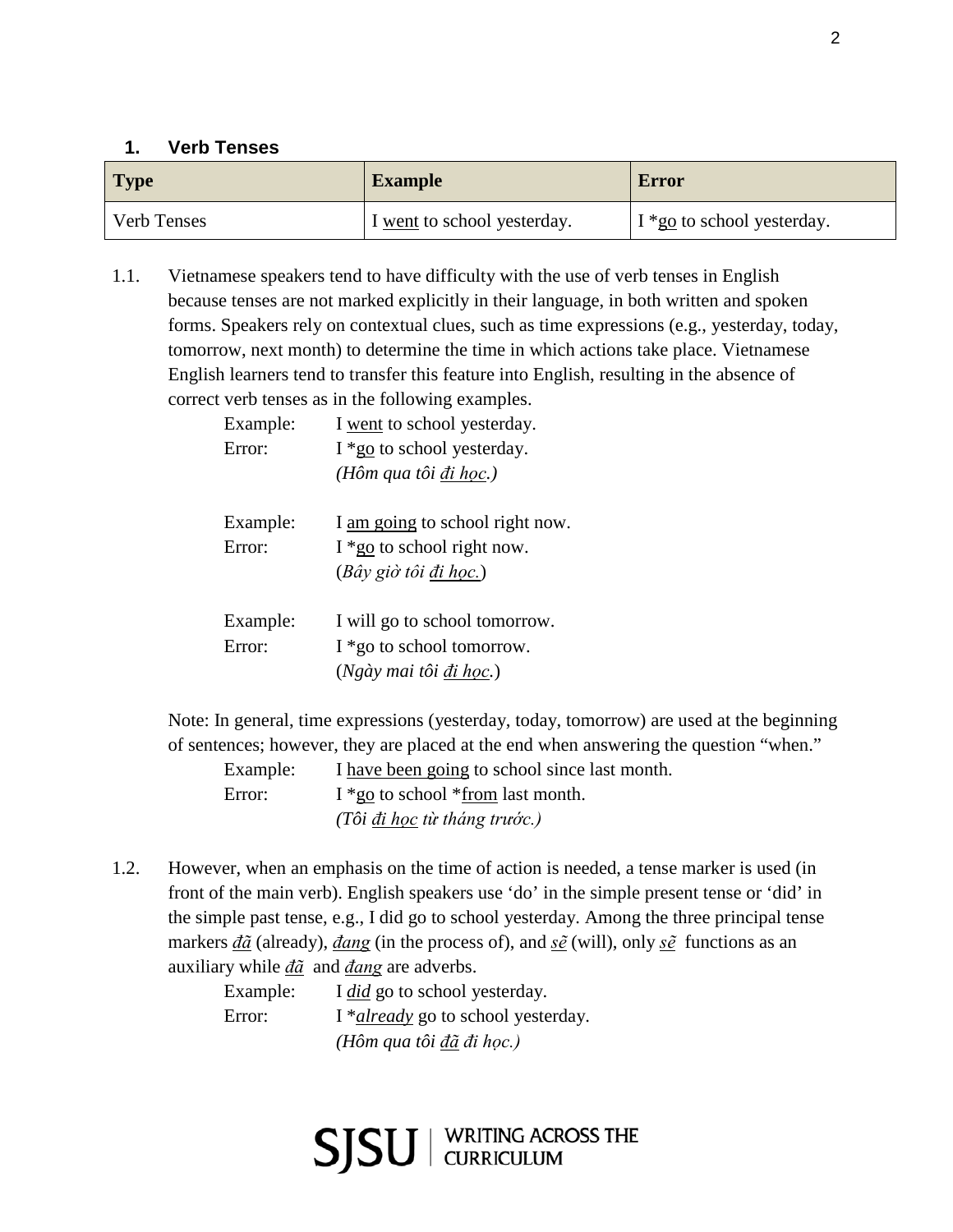Note: In the previous example, the word *đã* (already) is an adverb used as a time marker indicating the action is completed. Similarly, *đang* (in the process of) in the following example tells the reader that the action is taking place.

| Example: | I am going to school now.            |
|----------|--------------------------------------|
| Error:   | I *go/going to school now.           |
|          | (Bây giờ tôi đang đi học.)           |
| Example: | I will go to school tomorrow.        |
| Correct: | I will go to school tomorrow.        |
|          | $(Ng\grave{a}$ y mai tôi sẽ đi học.) |

Note: This final example shows that Vietnamese speakers tend to use the future tense correctly because it shares the same construction  $(will + base form)$  as its English counterpart when the future tense marker *sẽ* (will) is required for emphasis or clarity.



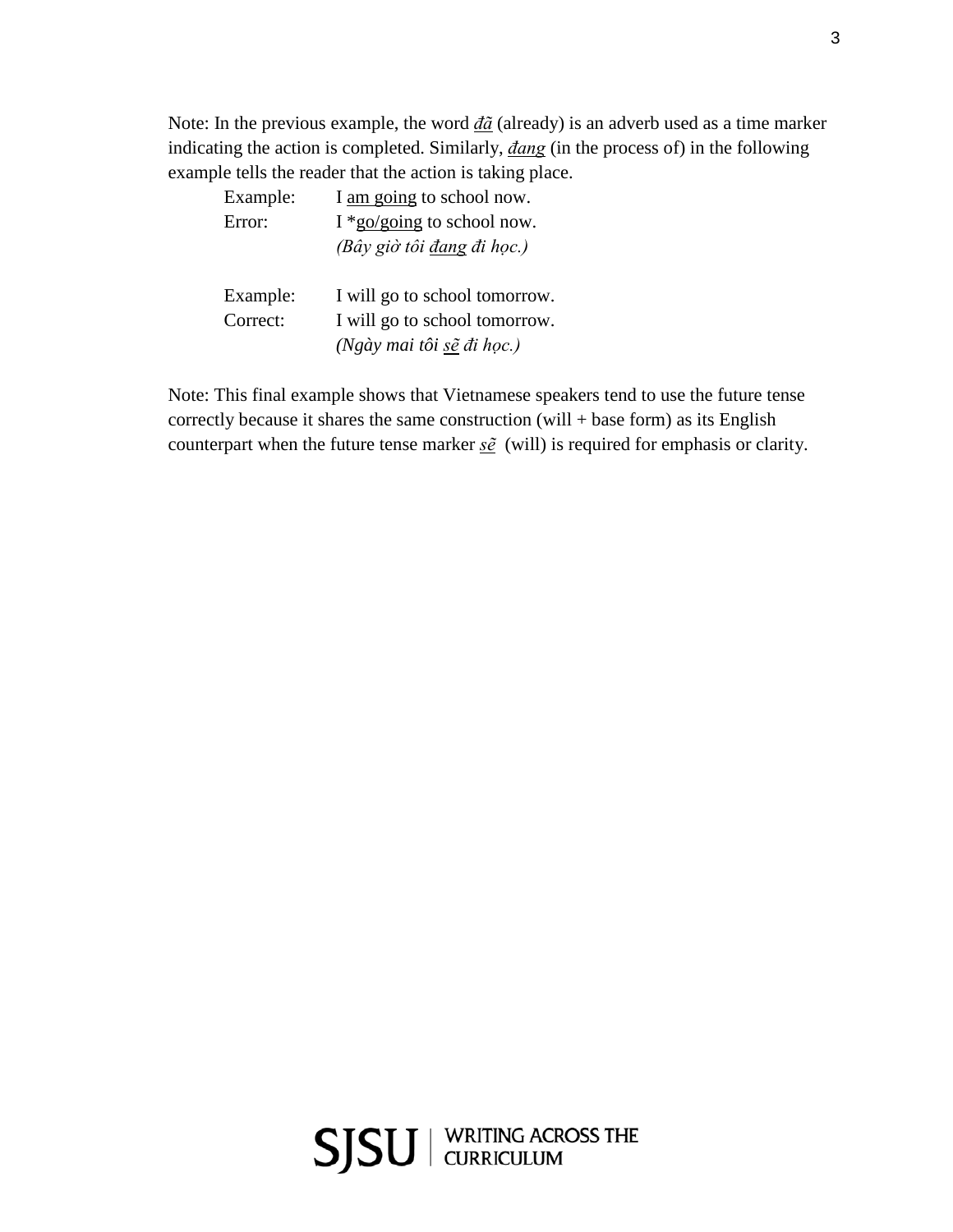#### **2. Verb Forms**

| <b>Type</b> | <b>Example</b>            | Error                            |
|-------------|---------------------------|----------------------------------|
| Verb Forms  | My parents like to dance. | My parents like * <u>dance</u> . |

Because Vietnamese is a non-inflected language, verbs do not have different forms as they do in English (infinitive, gerund, past participle, etc.); therefore, misuse of such variations is common among Vietnamese learners, and oftentimes, they resort to the base form of the verb in question.

2.1. Infinitive vs. gerund forms:

| Example: | My parents like to dance.   |
|----------|-----------------------------|
| Error:   | My parents like *dance.     |
|          | (Ba mẹ tôi thích khiêu vũ.) |
|          |                             |
| Example: | My parents like dancing.    |
| Error:   | My parents like *dance.     |
|          | (Ba mẹ tôi thích khiệu vũ.) |

Note: While 'like dancing' and 'like to dance' have slightly different meanings in English, such distinction does not exist in Vietnamese.

| Example: | After a long drive, John stopped to get gas.           |
|----------|--------------------------------------------------------|
| Error:   | After a long drive, John stopped *for getting gas.     |
|          | (Sau một đoạn đường dài, John ngừng để (for) đổ xăng.) |

Note: While the infinitive form is used in English to show the purpose for which John stopped, Vietnamese uses the preposition 'for' + verb for the same purpose.

Example: After his visit to the doctor, John stopped smoking. Error: After his visit to the doctor, John \*stopped smoke. *(Sau lần khám bác sĩ, John ngưng hút thuốc.)* 

Note: The infinitive form (to smoke) is used erroneously, which is a transfer from L1 (first language) to L2 (second language) by Vietnamese speakers.

2.2. Infinitive vs. base forms:

Example: Lan likes to play the piano. Error: Lan \*like play the piano. (*Lan thích chơi đàn piano.)*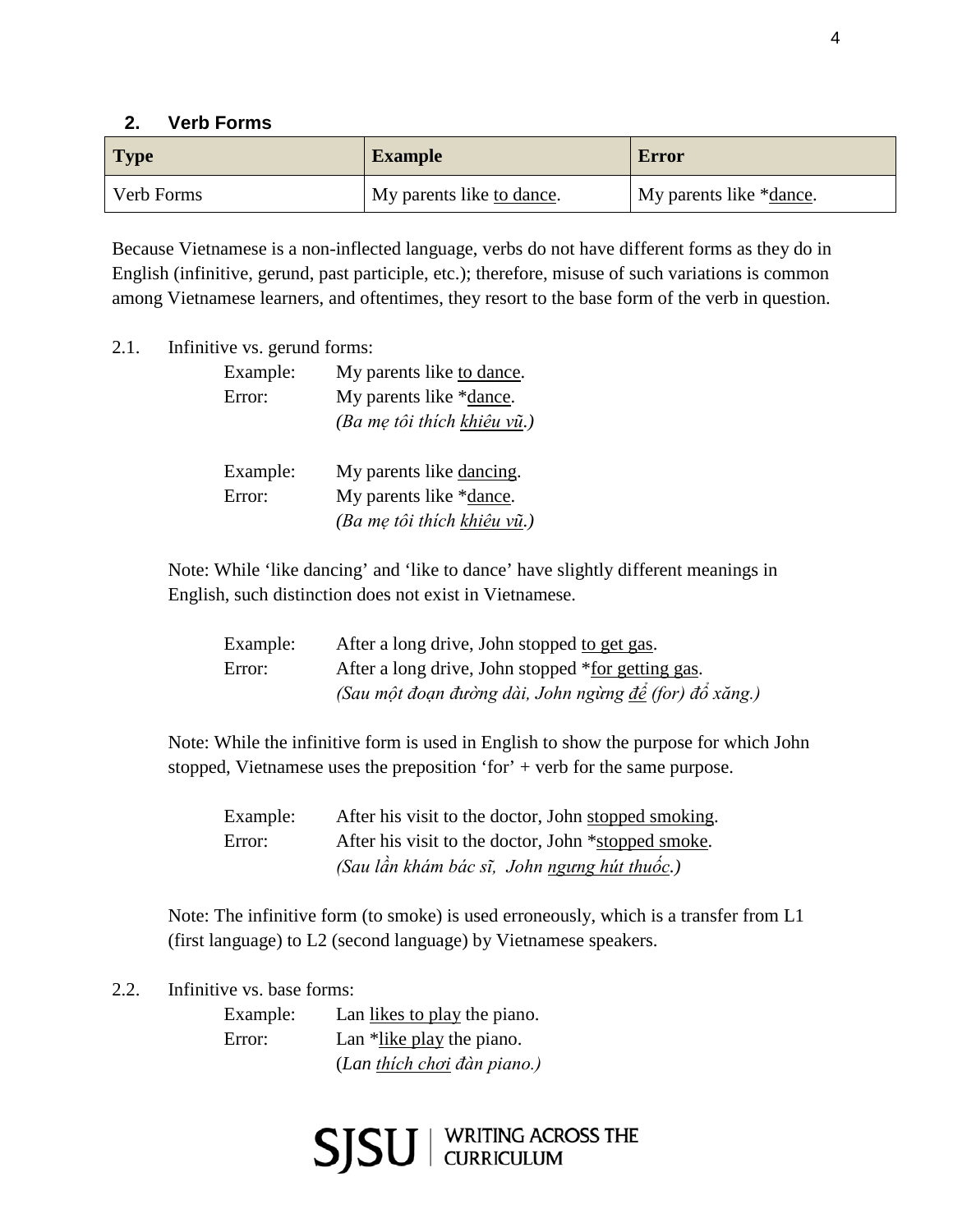Note: The phrase "like play" in the previous example is a transfer from L1 to L2, where an infinitive is not required after the word like.

| Example: | Lan can play the piano.        |
|----------|--------------------------------|
| Error:   | Lan $*$ can to play the piano. |
|          | (Lan có thể chơi đàn piano.)   |

Note: The phrase "can to play" is an overgeneralization of the English structure verb  $+$  to + verb. In Vietnamese, the base form of a verb is used when it is preceded by either another verb (like, want, need, etc.) or an auxiliary (can, would, should, etc.) as shown in the first example. However, the second example seems to suggest that the writer learned and attempted to apply the English verb + infinitive rule but failed to recognize that 'can' is an auxiliary, which requires the base form of the main verb.

2.3. Simple past vs. past participle forms of irregular verbs: Example: Austin has taken the test three times. Error: Austin has \*took the test three times. *(Austin đã thi ba lần.)*

2.4. Simple past forms of regular vs. irregular verbs: Example: He bought a car. Error: He \*buyed a car. *(Anh ấy đã mua xe.)*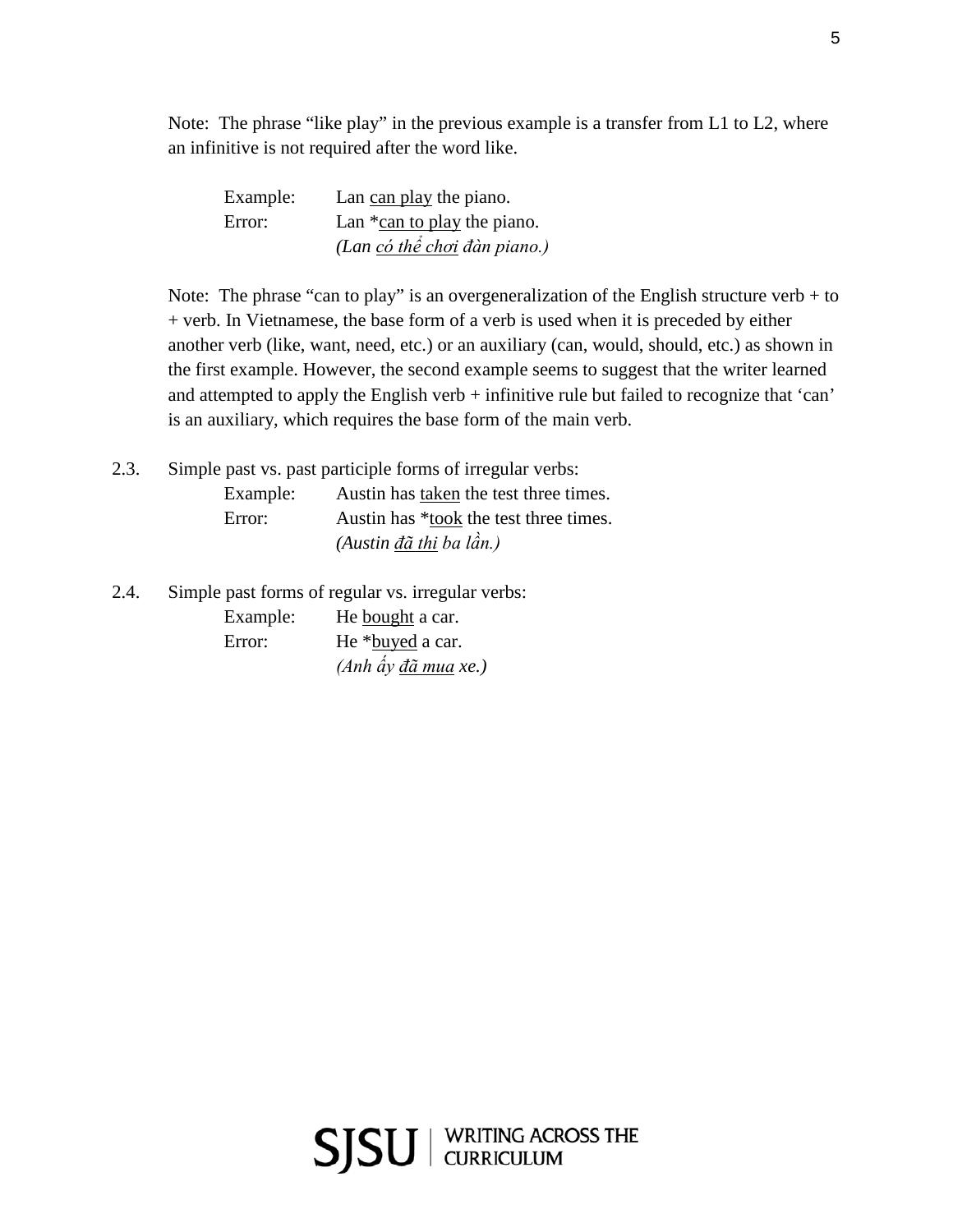### **3. Inflectional Endings**

| <b>Type</b>          | <b>Example</b>           | <b>Error</b>            |
|----------------------|--------------------------|-------------------------|
| Inflectional Endings | I have two dictionaries. | I have two *dictionary. |

Because Vietnamese is a non-inflected language, Vietnamese speakers tend to leave out English word endings as in the following examples.

3.1. Plural Marker 's'

There is no plural marker in Vietnamese. Number (plural or singular) is determined by a numeral or quantifier preceding the noun.

| Example: | I have two dictionaries.   |
|----------|----------------------------|
| Error:   | I have two *dictionary.    |
|          | (Tôi có hai cuốn từ điển.) |

#### 3.2. Third person 's' in the present tense

| Example: | Joe buys food on the weekend.         |
|----------|---------------------------------------|
| Error:   | Joe *buy food on the weekend.         |
|          | (Joe mua thực phẩm cuối tuần.)        |
|          |                                       |
| Example: | He <u>does</u> his homework at night. |
| Error:   | He *do his homework at night.         |
|          | (Anh ấy làm bài tập vào buổi tối.)    |

3.3. Possessive 's'

Because the English possessive 's' construction (John's car) does not exist in Vietnamese, speakers tend to drop the 's' and often misuse this possessive construction.

| Example: | Ana's car is red.      |
|----------|------------------------|
| Error:   | *Ana car is red.       |
|          | $(Xe Ana ma u d\phi.)$ |

Note: While English prefers the noun + of + noun construction to mark possession when the possessor is inanimate (e.g., the legs of the table), the same construction is used for both animate and inanimate possessors in Vietnamese.

| Example: | The legs of the table (inanimate) are sturdy. |
|----------|-----------------------------------------------|
| Correct: | The legs of the table are sturdy.             |
|          | (Mấy cái chân của cái bàn rất chắc.)          |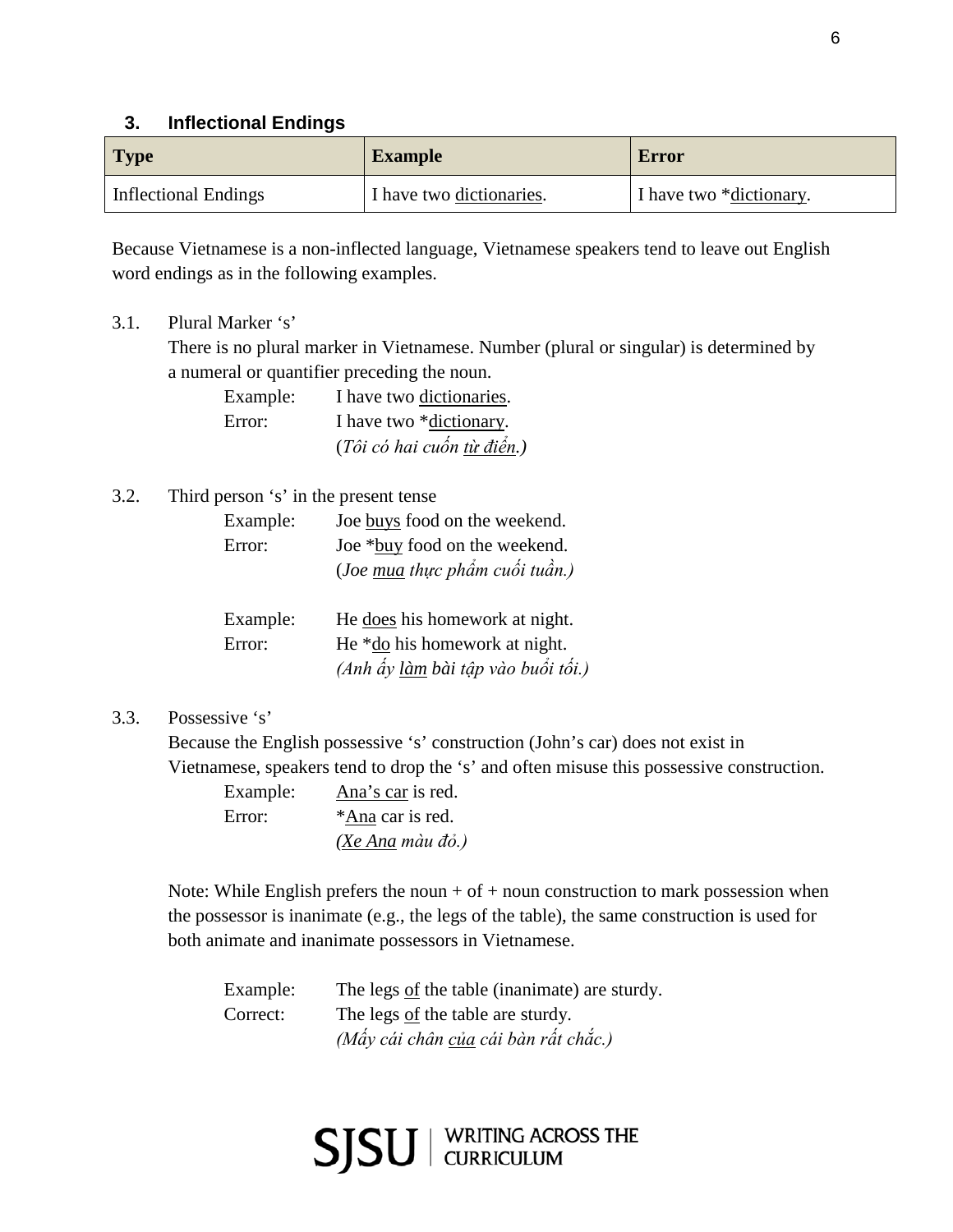| Example: | Ana's car is red.                                |
|----------|--------------------------------------------------|
| Error:   | *The car of Ana is red.                          |
|          | (Xe của Ana màu đỏ.)                             |
| Error:   | *The car Ana is red.<br>( <u>Xe Ana</u> màu đỏ.) |

Note: The two errors in the example above are both correct in Vietnamese because '*của*' (of) is optional.

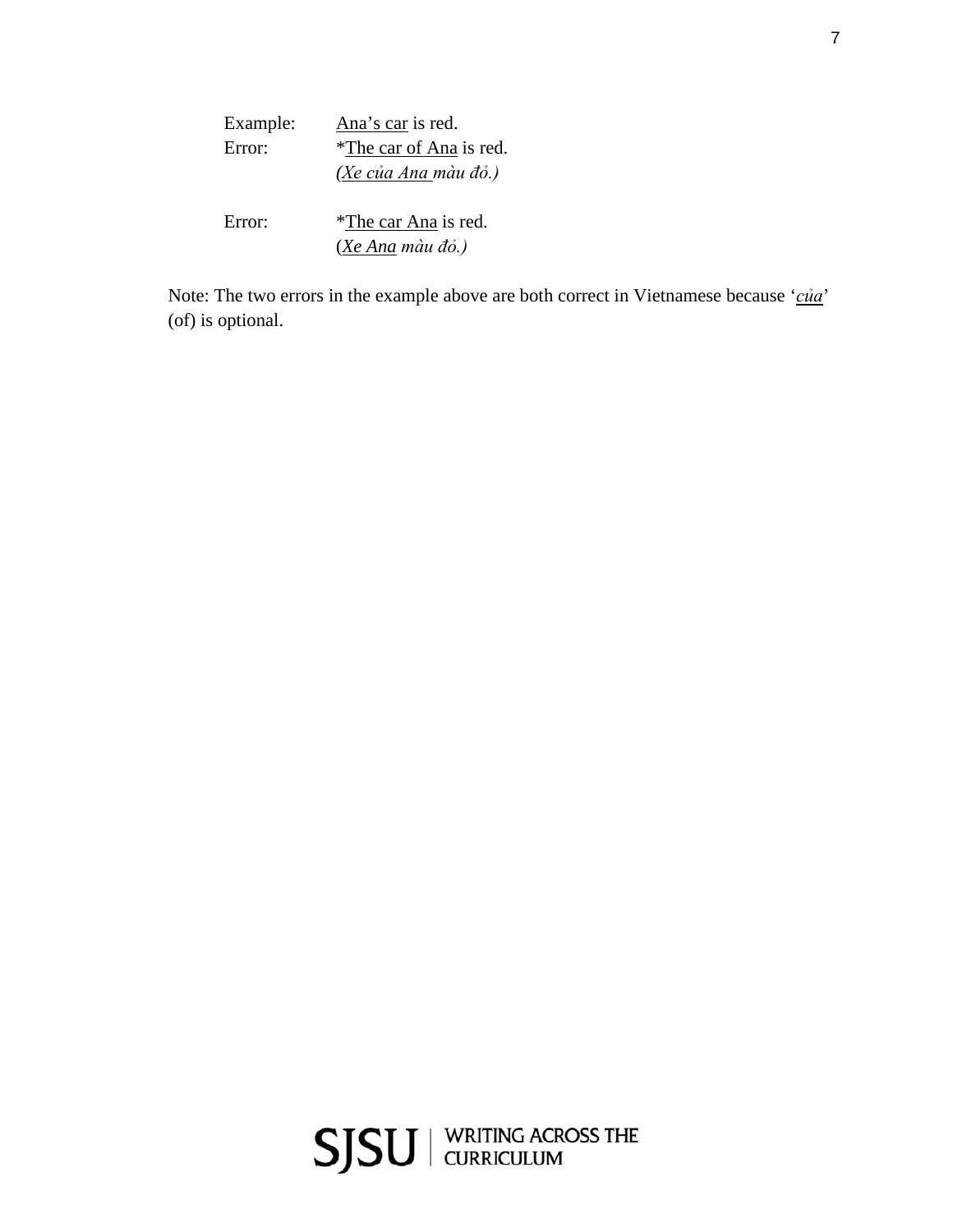## **4. Word Forms**

| Type       | <b>Example</b>                 | <b>Error</b>                     |
|------------|--------------------------------|----------------------------------|
| Word Forms | Tran is an independent worker. | Tran is an *independence worker. |

Because Vietnamese is a non-inflected language, adjectives, nouns, and adverbs share the same forms, which results in incorrect use of word forms as in the following examples.

4.1. Adjectives vs. nouns vs. adverbs

| Example:<br>Error: | Tran is an independent worker.<br>Tran is an *independence worker.<br>(Trần là một nhân viên độc lập.)                                                                                                     |
|--------------------|------------------------------------------------------------------------------------------------------------------------------------------------------------------------------------------------------------|
| Example:<br>Error: | Nguyen values her independence.<br>Nguyen values her *independent.<br>(Nguyên tôn trọng sự độc lập của mình.)                                                                                              |
| Example:<br>Error: | Trung-Son prefers working independently.<br>Trung-Son prefers working *independent.<br>(Trung-Son thích làm việc độc lập.)                                                                                 |
| Example:<br>Error: | Celine Dion has a <u>beautiful</u> voice; she sings beautifully.<br>Celine Dion has a <u>beautiful</u> voice; she sings * <u>beautiful</u> .<br>(Celine Dion có chất giọng tuyệt vời; cô ấy ca tuyệt vời.) |

## 4.2. Adjectives vs. verbs

| Example: | Marijuana is now legal in California; it was legalized in 2017.     |
|----------|---------------------------------------------------------------------|
| Error:   | Marijuana is now legal in California; it was *become legal in 2017. |
|          | (Hiện nay cần sa đã hợp pháp ở bang California; nó đã được hợp      |
|          | pháp hóa năm 2017.)                                                 |

Note: In Vietnamese, 'làm' (make) or 'hóa' (transform/become) are used to change a noun or an adjective to a verb as in the following examples: 'làm đẹp' (make beautiful = beautify) and 'hợp thức hóa' (become legal = legalize). For this reason, such verb phrases may be used more frequently than their inflected forms (make beautiful vs. beautify, make legal vs. legalize, etc.).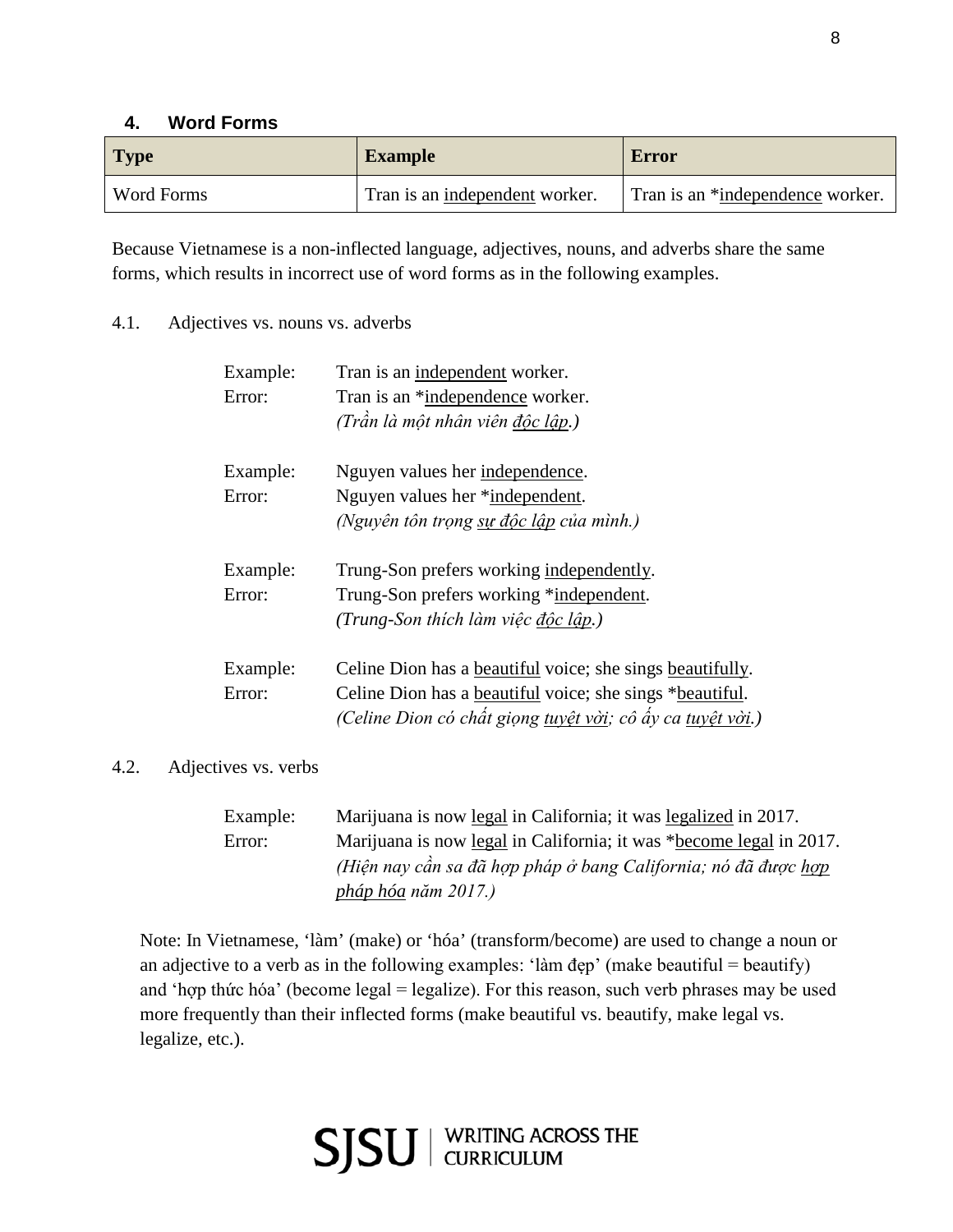### **5. Word Order**

| <b>Type</b> | <b>Example</b>              | Error                      |
|-------------|-----------------------------|----------------------------|
| Word Order  | Where did you go yesterday? | Yesterday you went *where? |

- 5.1. Affirmative statements: English and Vietnamese share the same basic subject-verb-object (S-V-O) structure. For example, the sentence "Mary studies engineering at San José State University" directly translates to Vietnamese. *(Mary học kỹ sư ở trường đại học San José State.)*
- 5.2. Questions
	- 5.2.1. Wh- questions: What, where, when, and how questions are formed using the same S-V-O order with the wh- question words being placed at the end.

| Example: | Where did you go yesterday?   |
|----------|-------------------------------|
| Error:   | *Yesterday you went *where?   |
|          | (Hôm qua bạn đi <u>đâu</u> ?) |

5.2.2. Who and why questions: These two questions are formed with the wh- words in the beginning as in English. In Vietnamese, the who question uses the same structure that English does. For example, "Who can answer this question?" directly translates to Vietnamese. *(Ai có thể trả lời câu hỏi này?)*

The why question is formed as follows: Tại sao  $(why) + S-V-O?$  (without an auxiliary and 'tại' is optional)

Example: Why did you come early? Error: Why \*you came early? *(Tại sao bạn đến sớm?* or *Sao bạn đến sớm?)*

5.2.3. Yes/no questions: These questions are formed in the S-V-O order with the word 'có' (yes) and 'không' (no) inserted as follows:  $S + c6$  (yes) + V + O + không (no)?

| Example: | Does your group meet every week?         |
|----------|------------------------------------------|
| Error:   | *Your group meets every week yes or no?  |
|          | (Nhóm bạn <u>có</u> họp mỗi tuần không?) |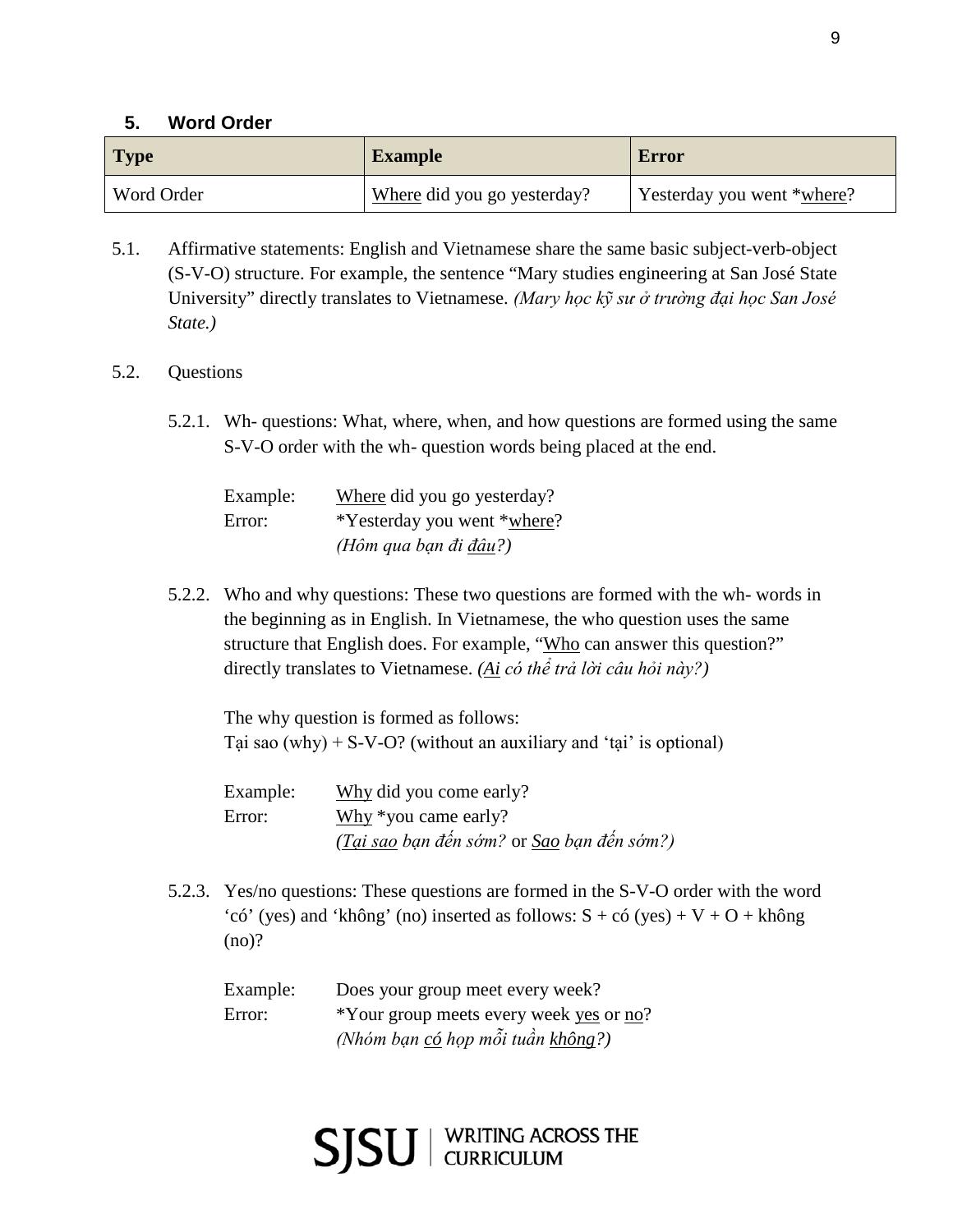- 5.3. Negative statements
	- 5.3.1. Negative statements without modal verbs are formed the same way they are in English, with the function word 'không' (no/not) taking the place of the auxiliary as follows:  $S + kh\hat{o}ng + V + O$ .

| Example: | Our group does not meet every week.         |
|----------|---------------------------------------------|
| Error:   | Our group * <u>no/not</u> meets every week. |
|          | (Nhóm chúng tôi không họp mỗi tuần.)        |

5.3.2. Negative statements with modal verbs are formed similarly with the exception of the function word 'không' (no/not) being placed immediately after the subject as follows:  $S + kh\hat{o}ng + modal + V + O$ .

| Example: | Our group cannot meet every week.              |
|----------|------------------------------------------------|
| Error:   | Our group * <u>no/not can meet</u> every week. |
|          | (Nhóm chúng tôi không thể họp mỗi tuần.)       |

- 5.4. Reverse order: Below are pairs of words that appear in the reverse order in Vietnamese compared to their sequences in English.
	- 5.4.1. In Vietnamese, nouns come before adjectives.

| English:    | $Adjective + Noun$      |                  |
|-------------|-------------------------|------------------|
| Vietnamese: | Noun + Adjective        |                  |
|             |                         |                  |
| Example:    | an environmental issue  | a large project  |
| Error:      | an *issue environmental | a *project large |
|             | (vấn đề môi trường)     | (một dự án lớn)  |

5.4.2. In Vietnamese, the pronoun 'I' is used in the initial position in a compound subject.

| English: | My teammates and I                                         |
|----------|------------------------------------------------------------|
|          | Vietnamese: I and my teammates                             |
|          |                                                            |
| Example: | My teammates and I completed the project on time.          |
| Error:   | *I and my teammates completed the project on time.         |
|          | (Tôi và các bạn cùng nhóm hoàn thành dự án đúng thời hạn.) |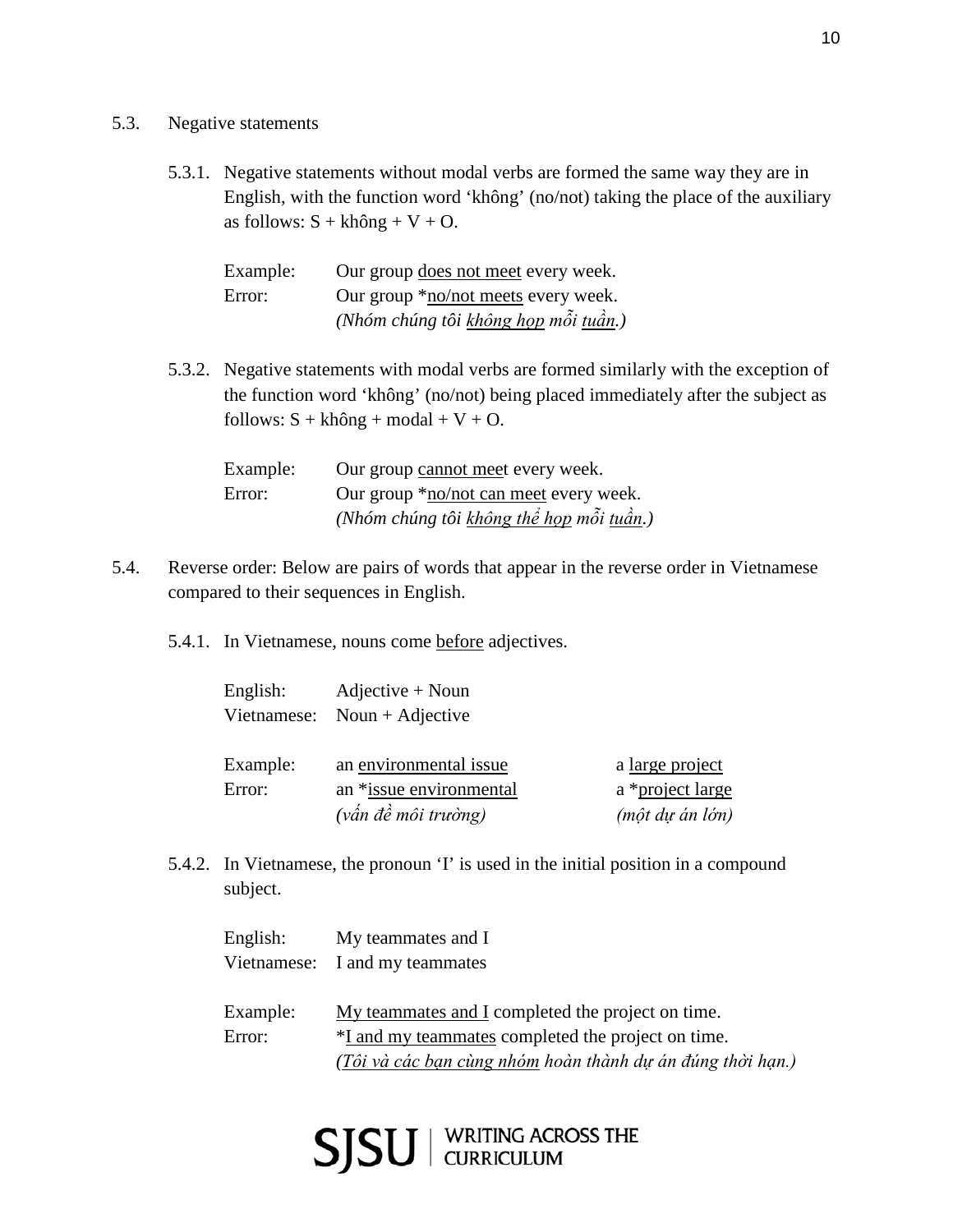5.4.3. In Vietnamese, a date begins with the day followed by the month and year; each is preceded by the words *day, month*, and *year*.

| Example: | January 12, 2018                                                |
|----------|-----------------------------------------------------------------|
| Error:   | 12 January 2018                                                 |
|          | $(ng\dot{a}y \dot{\alpha})$ 12 tháng [month] 1 năm [year] 2018) |

Note: Dates written in numbers could be confusing when the days are from the 1st to the 12th, coinciding with the 12 months as in the following example:

Example:  $1/12/2018$  can be read as two different dates. English: January 12, 2018 Vietnamese: December 1, 2018

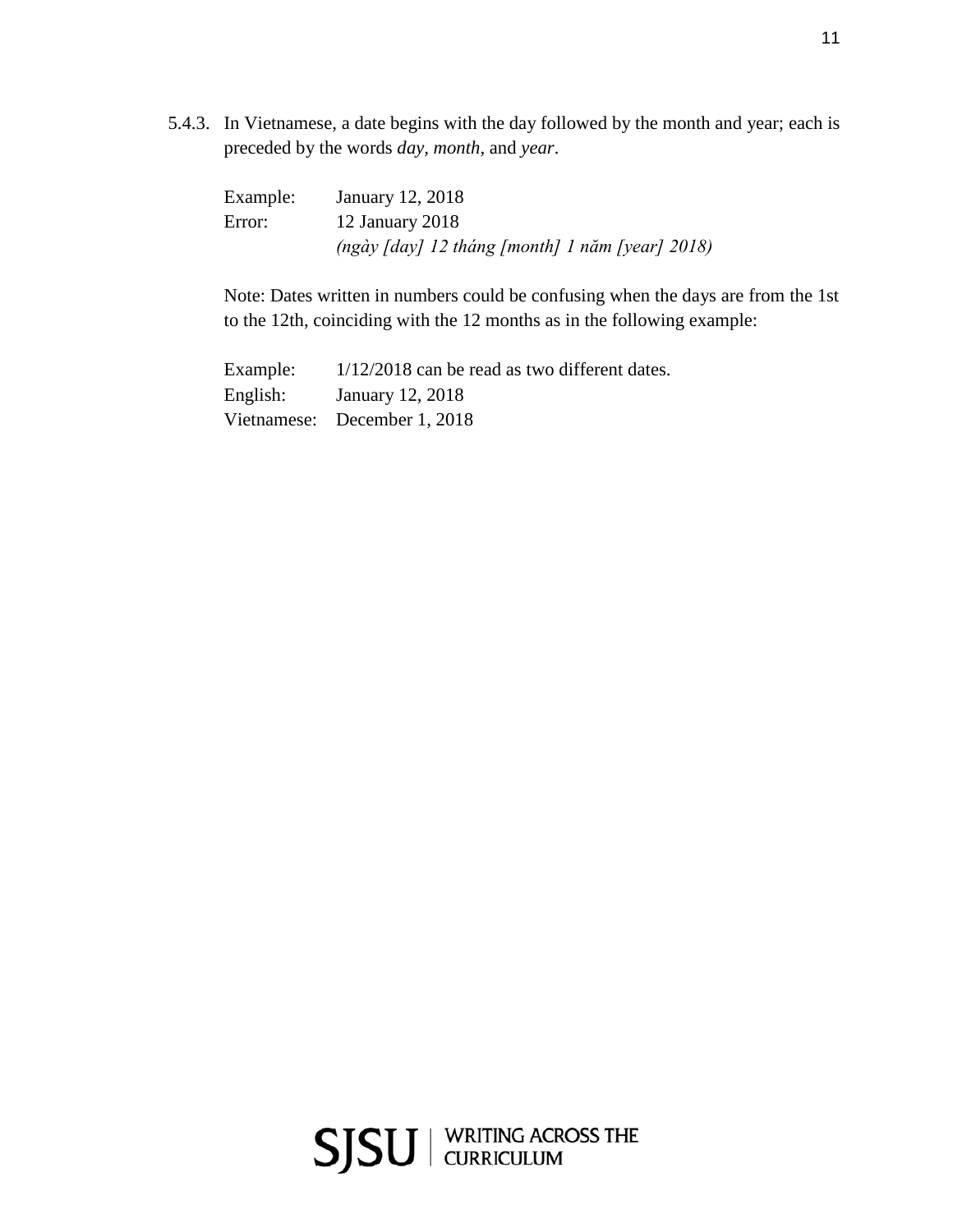## **6. Pronouns**

| <b>Type</b>     | <b>Example</b>           | <b>Error</b>                                               |
|-----------------|--------------------------|------------------------------------------------------------|
| <b>Pronouns</b> | I talk to her every day. | $I$ talk to *she every day.<br>*Me talk to *she every day. |

In Vietnamese, subject and object pronouns share the same forms for each person in both singular and plural. Second and third person pronouns are gender specific, and the choice of pronouns is dependent on three main factors: age, social status, and attitude toward the person(s) being addressed.

| <b>SUBJECT</b>  |                                                                                                                                                                                                               |                | <b>OBJECT</b>                                                                                                                                                                                                 |
|-----------------|---------------------------------------------------------------------------------------------------------------------------------------------------------------------------------------------------------------|----------------|---------------------------------------------------------------------------------------------------------------------------------------------------------------------------------------------------------------|
| <b>English</b>  | <b>Vietnamese</b>                                                                                                                                                                                             | <b>English</b> | <b>Vietnamese</b>                                                                                                                                                                                             |
| I               | Tôi                                                                                                                                                                                                           | me             | Tôi                                                                                                                                                                                                           |
| you (singular)  | Bạn (neutral)<br>Anh (male)<br>Chi (female)<br>Mày (neutral, derogatory)                                                                                                                                      | you            | Bạn (neutral)<br>Anh (male)<br>Chi (female)<br>Mày (neutral, derogatory)                                                                                                                                      |
| he              | Anh ấy (male)                                                                                                                                                                                                 | him            | Anh ấy (male)                                                                                                                                                                                                 |
| she             | Chị ấy (female)                                                                                                                                                                                               | her            | Chị ấy (female)                                                                                                                                                                                               |
| it              | Nó (neutral, object, animal, or<br>derogatory term for human)                                                                                                                                                 | it             | Nó (neutral, object, animal, or<br>derogatory term for human)                                                                                                                                                 |
| we              | Chúng ta                                                                                                                                                                                                      | <b>us</b>      | Chúng ta                                                                                                                                                                                                      |
| you<br>(plural) | Các bạn (neutral)<br>Quý vị (neutral, honorific)<br>Các anh (male)<br>Các chị (female)<br>Các anh chị (mixed)<br>Tui mày (neutral, derogatory)                                                                | you            | Các bạn (neutral)<br>Quý vị (neutral, honorific)<br>Các anh (male)<br>Các chị (female)<br>Các anh chị (mixed)<br>Tui mày (neutral, derogatory)                                                                |
| they            | Các bạn ấy /Họ (neutral)<br>Các quý vị ấy (neutral, honorific)<br>Các anh ấy (male)<br>Các chị ấy (female)<br>Các anh chị ấy (mixed)<br>Chúng nó (neutral, objects, animals,<br>or derogatory term for human) | them           | Các bạn ấy /Họ (neutral)<br>Các quý vị ấy (neutral, honorific)<br>Các anh ấy (male)<br>Các chị ấy (female)<br>Các anh chị ấy (mixed)<br>Chúng nó (neutral, objects, animals,<br>or derogatory term for human) |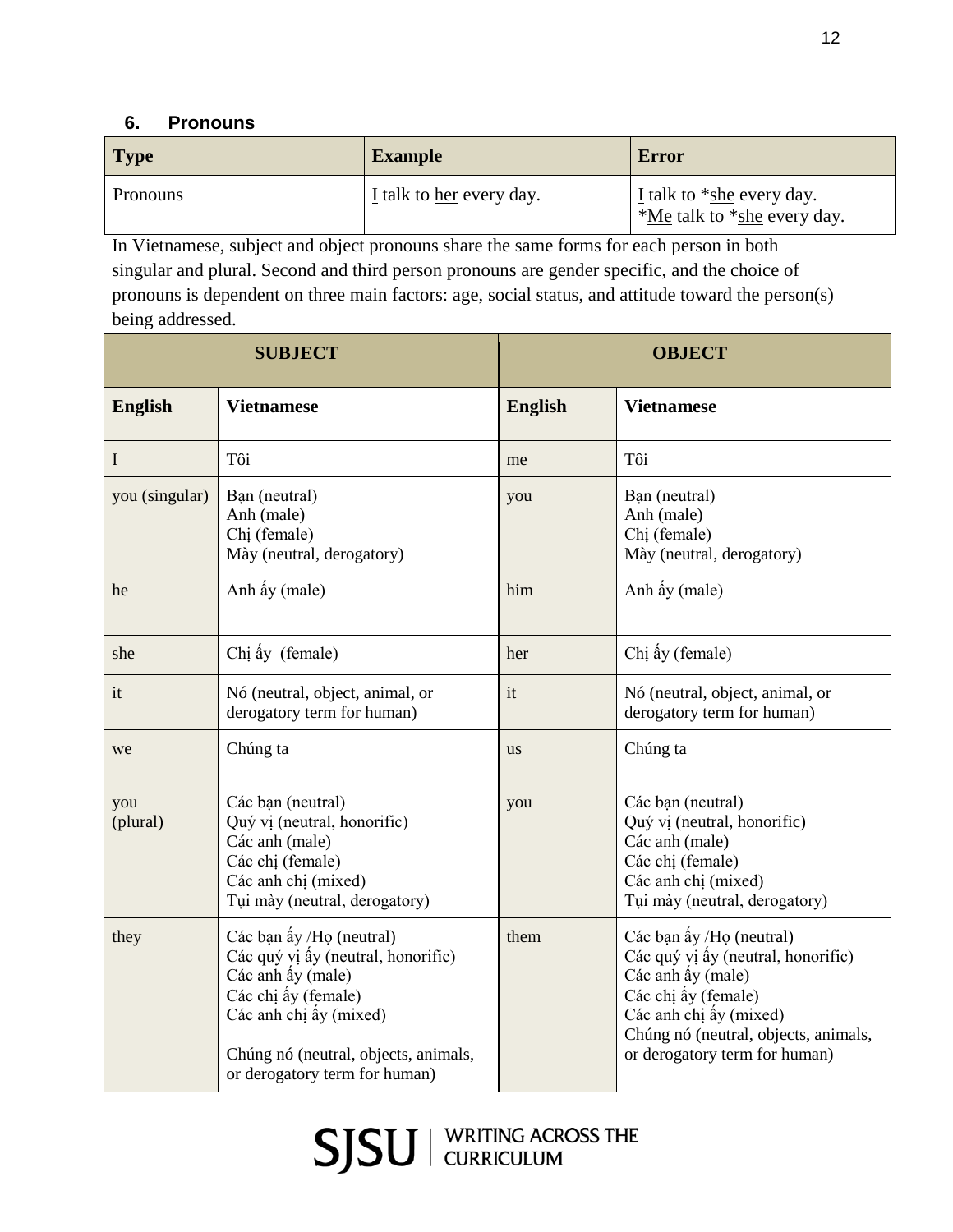6.1. Subject and object pronouns are used interchangeably (as with 'you' and 'it' in English).

| Example: | I talk to her every day.             |
|----------|--------------------------------------|
| Errors:  | I talk to $*$ she every day.         |
|          | *Me talk to *she every day.          |
|          | (Tôi nói chuyện với cô ấy mỗi ngày.) |
|          |                                      |
| Example: | She talks to me every day.           |
| Errors:  | *Her talks to me every day.          |
|          | She talks to *I every day.           |
|          | (Cô ấy nói chuyện với tôi mỗi ngày.) |

#### 6.2. Other pronouns

6.2.1. In Vietnamese, kinship terms (father, mother, son, daughter, aunt, uncle, nephew, niece, etc.) are also used instead of pronouns in both family and social settings.

| Example: | My mother said: "I already made dinner for you."        |
|----------|---------------------------------------------------------|
| Error:   | My mother said: "*Mother already made dinner for *son." |
|          | (Mẹ tôi bảo : "Mẹ đã làm cơm tối cho con rồi".)         |

6.2.2. Vietnamese speakers may also use personal names (Lan, Hoa, Anne, John, etc.) in the place of pronouns in friendly, intimate settings, especially among peers or family members in the same age group or family/social ranks.

| Example: | John said: "Don't worry, Hoa. I will help you."      |
|----------|------------------------------------------------------|
| Error:   | John said: "Don't worry, Hoa. *John will help *Hoa." |
|          | (John nói : "Hoa đừng lo. John sẽ giúp Hoa".)        |

- 6.2.3. In formal settings, nouns denoting professions or social roles such as doctor, professor, teacher, engineer, nurse, defendant, etc. are also used instead of pronouns.
	- Example: Addressing the judge, John said: "I request that you review the evidence carefully." Error: Addressing the judge, John said : "\*The defendant requests that \*the judge review the evidence carefully." *(John trình bày với vị chánh án, "Bị cáo yêu cầu chánh án xem xét các chứng cớ thật kỹ".)*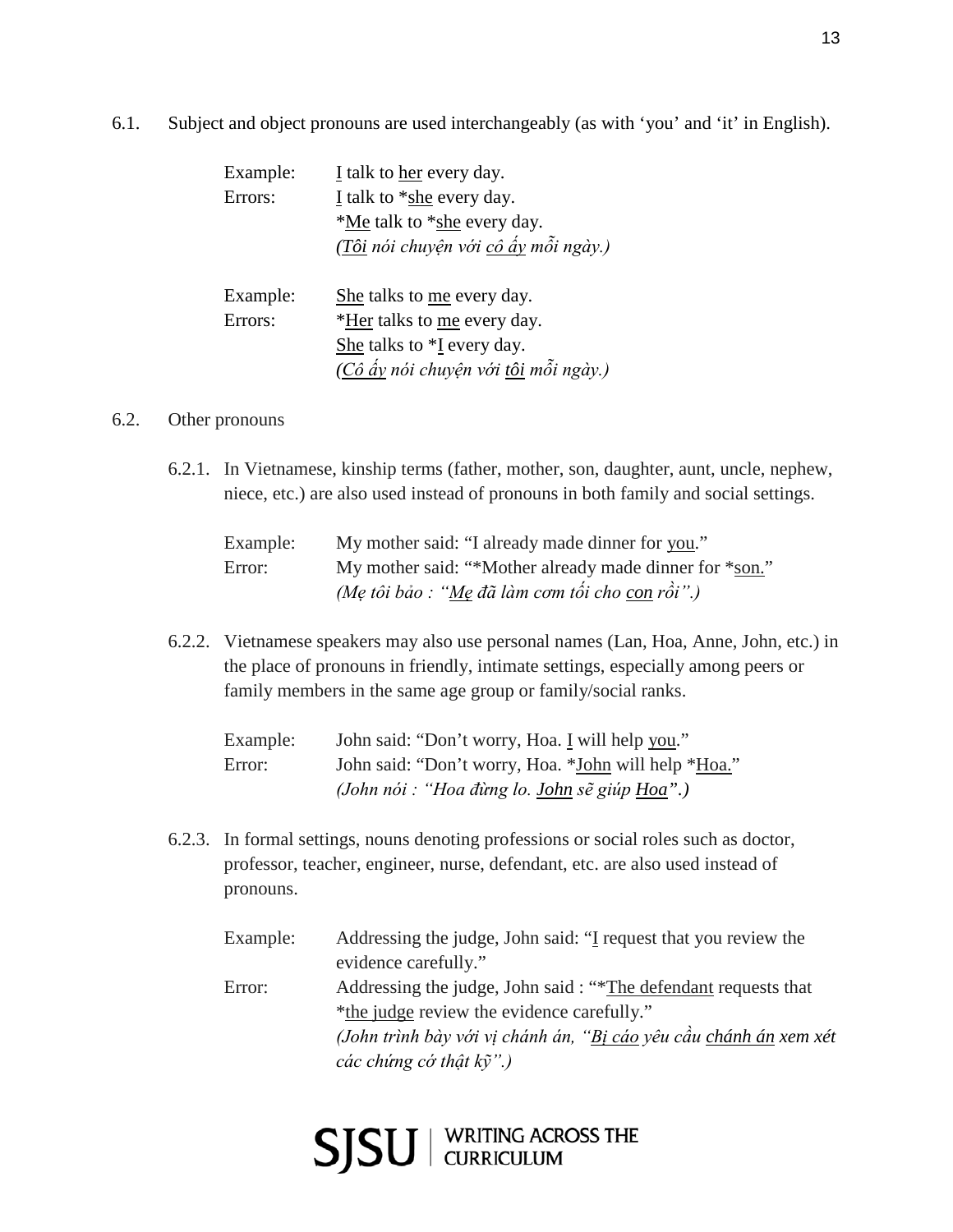## **7. Possessive Adjectives and Pronouns**

| <b>Type</b>                           | <b>Example</b>       | Error                   |
|---------------------------------------|----------------------|-------------------------|
| Possessive Adjectives and<br>Pronouns | Your car is outside. | *Car of you is outside. |

Vietnamese does not have possessive adjectives or pronouns; such concepts are expressed in a unique manner by its speakers as follows.

7.1. Possessive adjectives: To express possessive relationships, Vietnamese speakers use the possessive marker 'của' (belonging to) between the entity being possessed and the pronoun referring to (or name of) the possessor: noun +  $c\dot{u}$  + pronoun.

| Example: | Your car is outside.      |
|----------|---------------------------|
| Errors:  | *Car of you is outside.   |
|          | (Xe của bạn ở bên ngoài.) |
|          |                           |

\*You car is outside. *(Xe bạn ở bên ngoài.)*

Note: Because the possessive marker 'của' is optional in most cases, both of the above errors are possible.

7.2. Possessive pronouns: Possessive pronouns are formed the same way as possessive adjectives in Vietnamese.

> Example: Avinie's project is challenging. Mine is simple. Error: \*Project of Avinie is challenging. \*Project of me is simple. (*Dự án của Avinie phức tạp. Dự án của tôi đơn giản.)*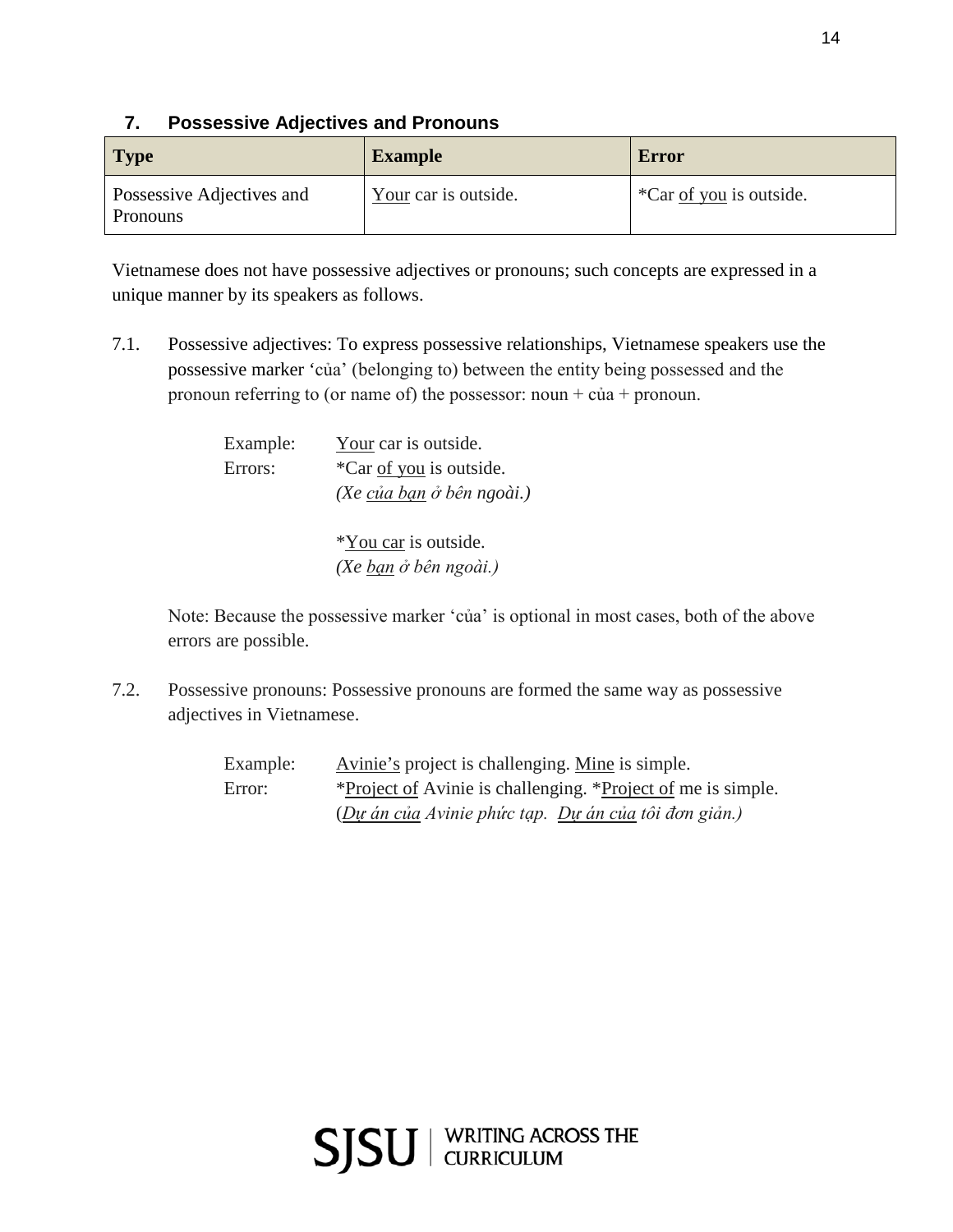## **8. Reflexivity**

| <b>Type</b> | <b>Example</b>                     | <b>Error</b>                           |
|-------------|------------------------------------|----------------------------------------|
| Reflexivity | We have to help <u>ourselves</u> . | We have to help $*_{\underline{us}}$ . |

8.1. Reflexive pronouns: Because Vietnamese does not have reflexive pronouns (myself, yourself, himself, etc.), Vietnamese speakers use the reflexive marker 'tự' or 'tự...mình' to express reflexivity. As a result, object pronouns are often used, incorrectly, to express reflexivity in English sentences.

| Example: | We have to help ourselves.      |
|----------|---------------------------------|
| Error:   | We have to help $*$ us.         |
|          | (Chúng ta phải tự giúp mình.)   |
| Example: | I made that cup of tea myself.  |
| Error:   | I made that cup of tea *me.     |
|          | (Tôi tự pha tách trà cho mình.) |

8.2. Emphatic pronouns: In Vietnamese, the emphatic marker 'chính' is used in lieu of a reflexive pronoun in a sentence where an emphatic reflexive pronoun is used in English, e.g., John himself answered the phone. As a result, Vietnamese speakers may incorrectly use the corresponding pronoun for emphatic reason as in the following examples.

| Example: | I myself made a cup of tea.              |
|----------|------------------------------------------|
| Error:   | *Me I made a cup of tea.                 |
|          | (Chính tôi pha tách trà.)                |
| Example: | My father himself made a cup of tea.     |
| Error:   | My father * <u>he</u> made a cup of tea. |
|          | (Chính ba tôi pha tách trà.)             |

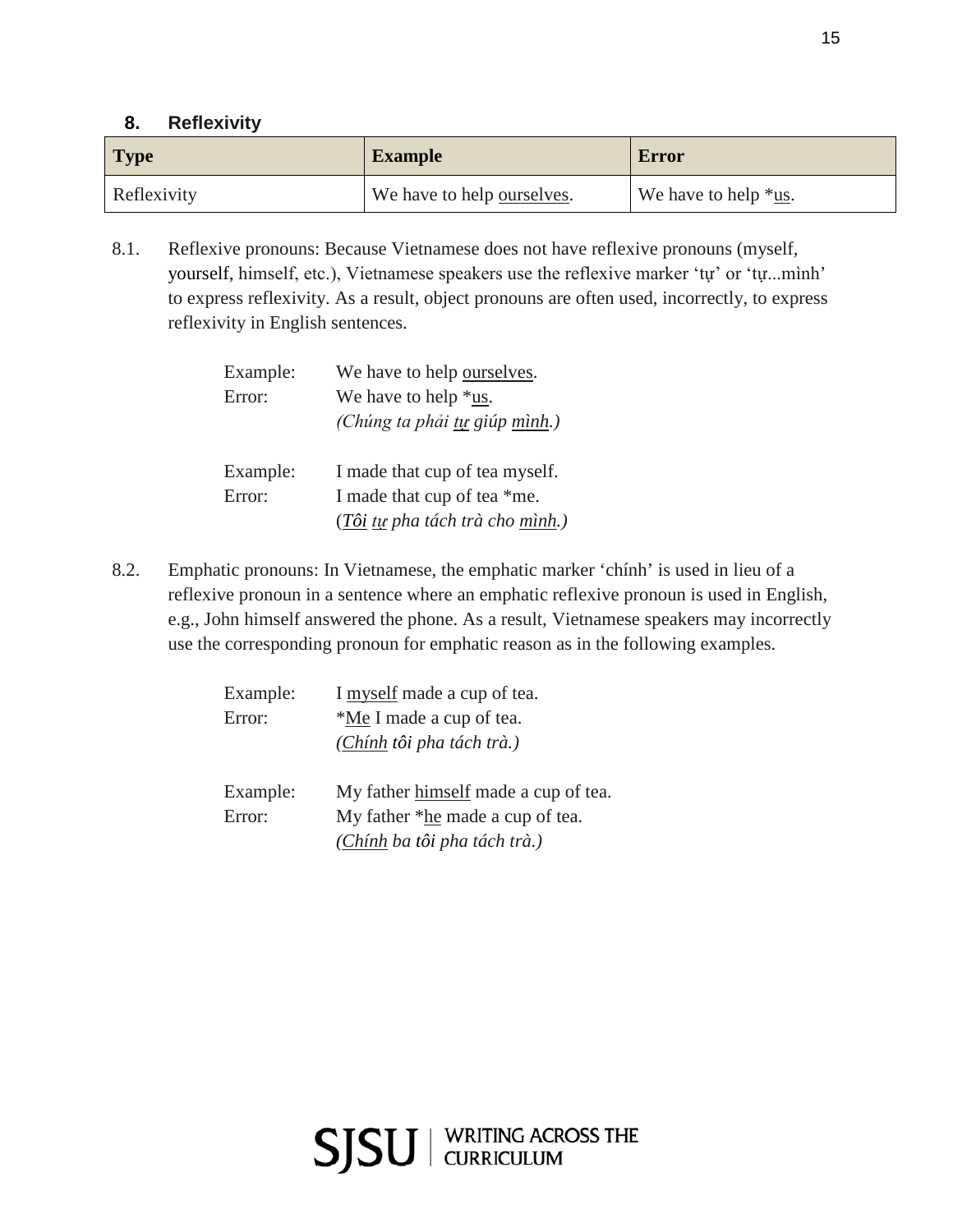## **9. Punctuation Marks**

| <b>Type</b>              | <b>Example</b>                                                                | Error        |
|--------------------------|-------------------------------------------------------------------------------|--------------|
| <b>Punctuation Marks</b> | My father said: "I will show you   My father said * : "I will show<br>later." | you later".* |

9.1. Commas and periods are placed outside quotation marks.

| Example: | My father said: "I will show you later."           |
|----------|----------------------------------------------------|
| Error:   | My father said $*$ : "I will show you later" $*$ . |
|          | (Ba tôi nói : "Ba sẽ chỉ con sau".)                |
| Example: | "I will show you later," said my father.           |
| Error:   | "I will show you later"*, said my father.          |
|          | ("Ba sẽ chỉ con sau", ba tôi nói.)                 |

- 9.2. Some of the rules for using commas in Vietnamese are very different from those in English as shown in the following examples.
	- 9.2.1. Commas are used to separate independent clauses, without requiring a conjunction before the last clause.

| Example: | During the test, John fell asleep, and Maria left the room.    |
|----------|----------------------------------------------------------------|
| Error:   | During the test, John fell asleep, * Maria left the room.      |
| Note:    | This correct usage in Vietnamese is a comma splice in English. |

9.2.2. Commas are used to separate decimals from whole numbers (while periods are for separating groups of thousands).

| Example: | 10,874,532.00     |
|----------|-------------------|
| Error:   | $10*.874*.532,00$ |

9.2.3. Commas are used between a clause and a transition in a compound sentence.

| Example: | It rained heavily; however, they managed to have a picnic.     |
|----------|----------------------------------------------------------------|
| Error:   | It rained heavily*, however they managed to have a picnic.     |
| Note:    | This correct usage in Vietnamese is a comma splice in English. |

SJSU | WRITING ACROSS THE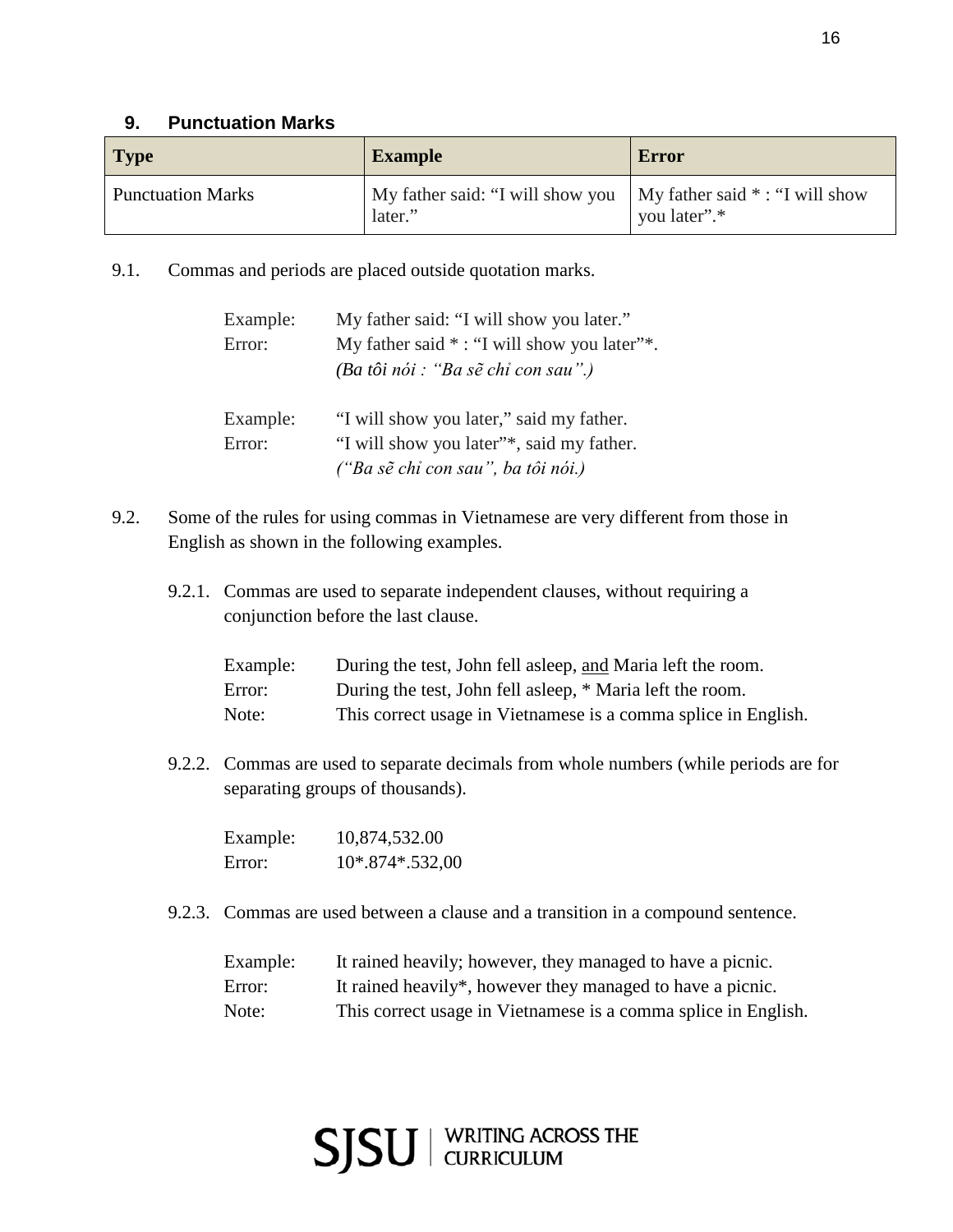9.2.4. A comma is not required when a dependent clause precedes an independent clause.

| Example: | Because it rained heavily, the concert was cancelled.  |
|----------|--------------------------------------------------------|
| Error:   | Because it rained heavily * the concert was cancelled. |

9.2.5. A comma is not used to introduce direct speech in dialogue; a colon is instead used with a space before and after.

| Example: | My father said, "I will show you later."                                      |
|----------|-------------------------------------------------------------------------------|
| Error:   | My father said $*$ : "I will show you later"*.                                |
|          | $(Ba t\hat{o}i n\hat{o}i : "Ba s\tilde{e} ch\tilde{o} c\hat{o}n s\hat{a}u").$ |

Note: An extra space is required before the colon in Vietnamese.

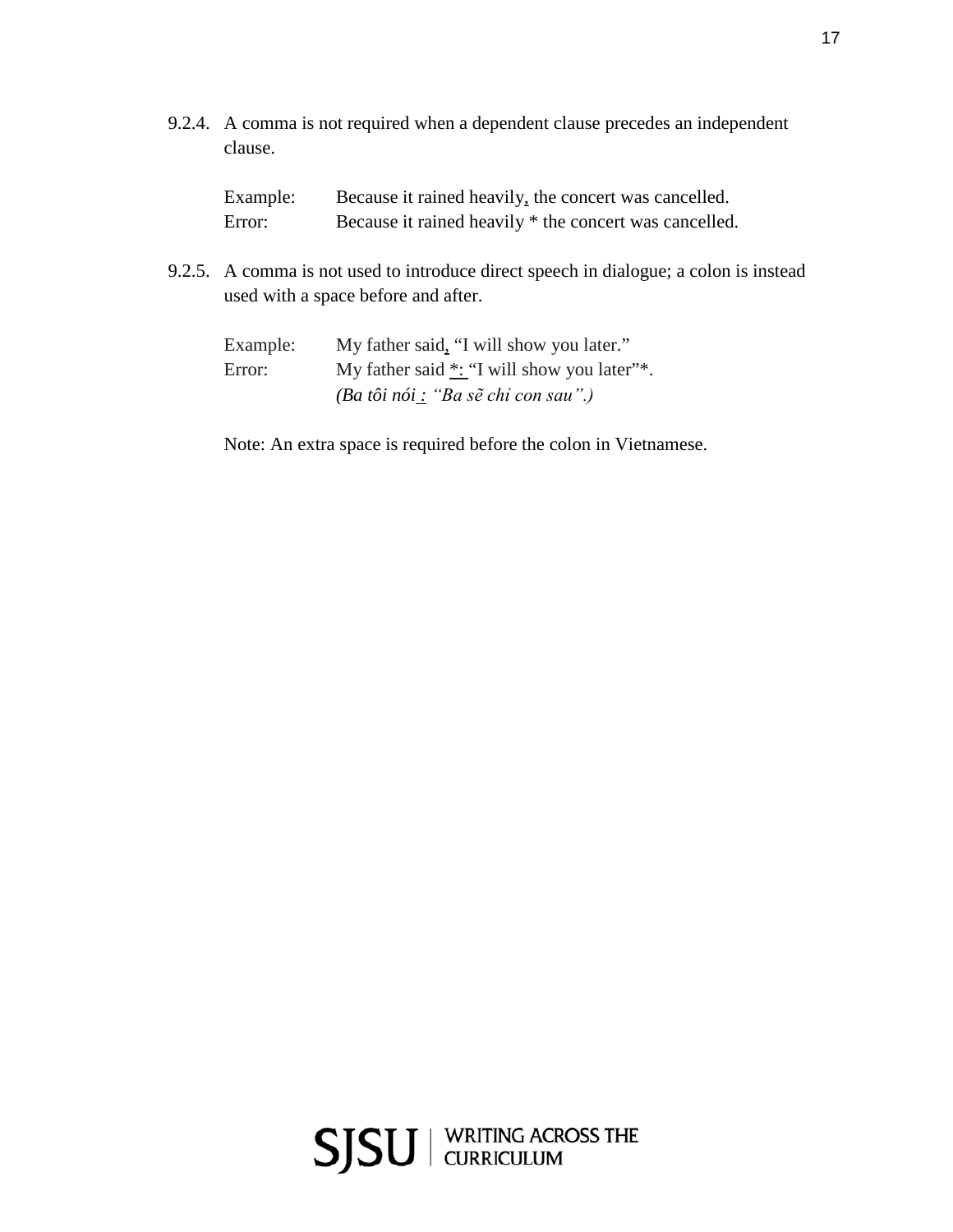## **10. Capitalization**

| <b>Type</b>    | <b>Example</b>                                                                     | <b>Error</b>           |
|----------------|------------------------------------------------------------------------------------|------------------------|
| Capitalization | In Viet Nam, Monday is the first   In Viet Nam, *monday is the<br>day of the week. | first day of the week. |

10.1. Days and months are not capitalized in Vietnamese, and they can also be written as numbers because both are numbered, except for Sunday *(Chủ nhật)*.

| Example:<br>Error: | In Viet Nam, Monday is the first day of the week.<br>In Viet Nam, *monday is the first day of the week.<br>(Ở Việt Nam, thứ hai là ngày đầu tuần. OR<br>$\dot{O}$ Việt Nam, thứ 2 là ngày đầu tuần.) |
|--------------------|------------------------------------------------------------------------------------------------------------------------------------------------------------------------------------------------------|
| Example:<br>Error: | Vietnamese New Year is usually in February.<br>Vietnamese New Year is usually in *february.<br>(Tết Việt Nam thường vào tháng hai. OR<br>Tết Việt Nam thường vào tháng 2.)                           |
| Example:           | October 5, 2018                                                                                                                                                                                      |
| Error:             | $*5/10/2018$ , which is read as May 10, 2018 in English                                                                                                                                              |
| Note:              | See detailed discussion on dates in section five of this guide.                                                                                                                                      |

10.2. In Vietnamese, capitalization is *always* required after colons and semicolons. In English capitalization is optional after a colon if a complete thought (sentence) follows it; the word following a semicolon should never be capitalized.

| Example: | Vette left the room: she was upset.                                                                              |
|----------|------------------------------------------------------------------------------------------------------------------|
| Error:   | Vette left the room <sup>*</sup> : *She was upset.                                                               |
|          | (Vette ròi khỏi phòng*: Cô ấy tức giận.)                                                                         |
| Example: | Some students drive; others take public transportation.                                                          |
| Error:   | Some students drive*; *Others take public transportation.<br>(Một số sinh viên lái xe nhà ; Số khác đi xe buyt.) |

Note: An extra space before the colon or semicolon is required in Vietnamese.

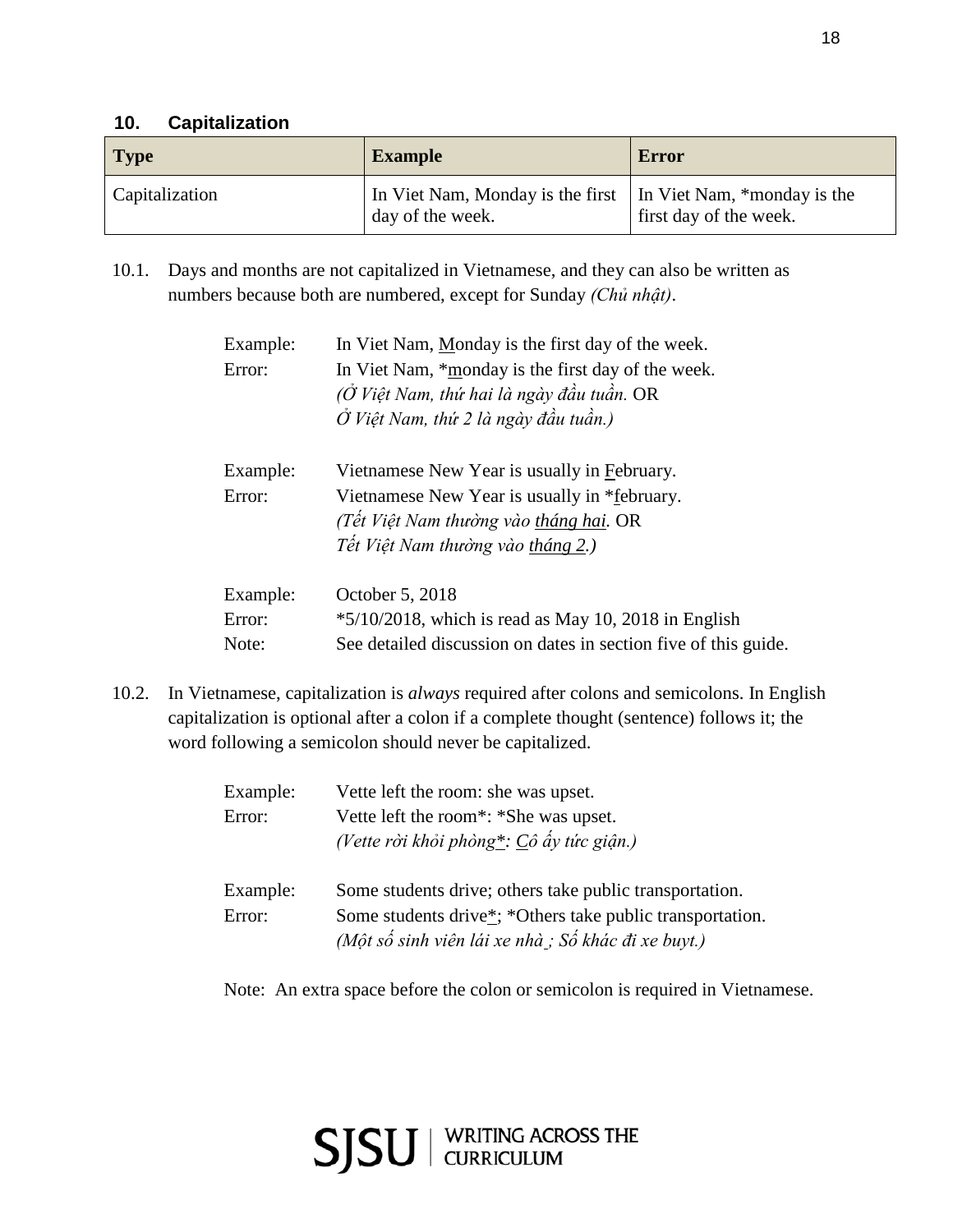#### **References**

Li, D. C. S. (2017). *Multilingual Hong Kong: languages, literacies, and identities.* Switzerland: Springer International Publishing.

Master, Peter. (1996). *Systems in English grammar*. New York, NY: Pearson Education.

Ngo, B. N. (n.d.). *The Vietnamese Language Learning Framework* [Pdf].

Nguyen, K. V. (2014, September 11). *Quy tắc viết hoa trong tiếng Việt.* Retrieved January 2018, from

<http://nguyenvietkhoa.edu.vn/2014/11/09/quy-tac-viet-hoa-trong-tieng-viet/>

- Reflexive and Emphatic Pronouns. (2009, October 21). Retrieved Jauary 05, 2018, from <https://www.englishpractice.com/improve/reflexive-emphatic-pronouns/>
- Tang, G. (2007). Cross-linguistic analysis of Vietnamese and English with implications for Vietnamese language acquisition and maintenance in the United States. *Asian American Education and Advancement*: Vol. 2 : Iss. 1 , Article 3. doi: 10.7771/2153-8999.1085 *Vietnamese Style Guide* [Pdf]. (2011). Microsoft.